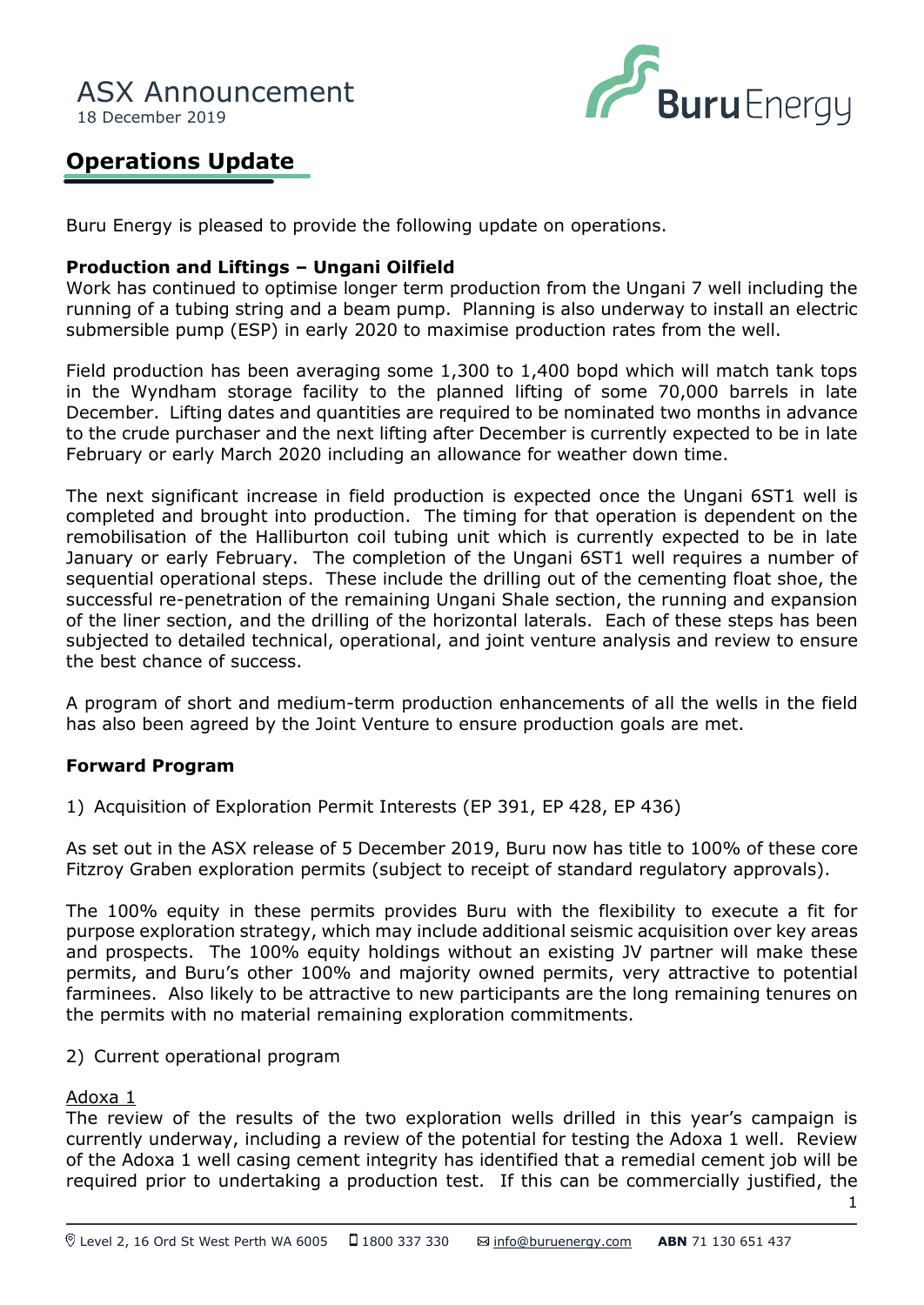limited access to the well during the wet season means that any further operations will need to be carried out in the dry season next year.

## Blina Oilfield

Work has continued on the Company's 100% owned Blina Oilfield including the testing of the Upper Yellowdrum zone and the deeper Nullara producing zone.

The test of the Upper Yellowdrum section in the Blina 4 well showed the section to be tight. Although disappointing, this result was offset by the excellent results from testing of the deeper Nullara zone. The Nullara zone was the main producing zone of the field before it was shut-in, and the production test flowed at up to 700 bopd of essentially clean oil, with strong wellhead pressures. This was a short flow period of several days but illustrates the potential of this reservoir for possible resumption of production from the field.

The immediate forward program for the field includes the interpretation of the extensive production and injection pressure data obtained during the recent test period. This will allow quantification of the potential for longer term production, and the potential volume of the remaining recoverable reserves. This review may lead to resumption of production from the field including the potential for a water flood/pressure support program.

# Yulleroo conventional gas test

Preparations for the test of the conventional gas flow potential of the Yulleroo 3 well are progressing for execution with the Buru jacking platform after the completion of the Ungani 6ST1 operations and the production optimisation workovers on Ungani wells planned for first quarter 2020.

3) Forward exploration program review and farmout preparation

A detailed regional technical review incorporating the results of the recent exploration wells was commenced last month to identify leads and targets additional to the currently defined prospect portfolio.

In parallel with the technical review, an operational planning process is underway incorporating lessons learned from the 2019 drilling program to ensure the issues encountered during the 2019 campaign can be resolved for the next campaign. A detailed review of suitable rig and seismic crew availability has also commenced in co-operation with other Western Australian onshore operators.

The review process set out above has the objective of commencing a strategic farmout process during 2020. It is Buru's view that the combination of an extensive, lightly explored, 100% owned exploration portfolio with a low level of commitments, will prove highly attractive to both local and international companies.

It is Buru's current objective to partner with an experienced and strategically aligned E&P group with a focus on the extensive conventional oil exploration prospectivity of the permits, together with the further appraisal and development of the Yulleroo Gasfield with its established large scale contingent and prospective resources for both gas and liquids.

It is intended to commence a wide ranging farmout process early in 2020 once the current regional and prospect technical review is completed. The farmout process will be targeted both on companies that have shown previous interest in the basin, and on a number of international groups that have recently shown renewed interest in Australian exploration.